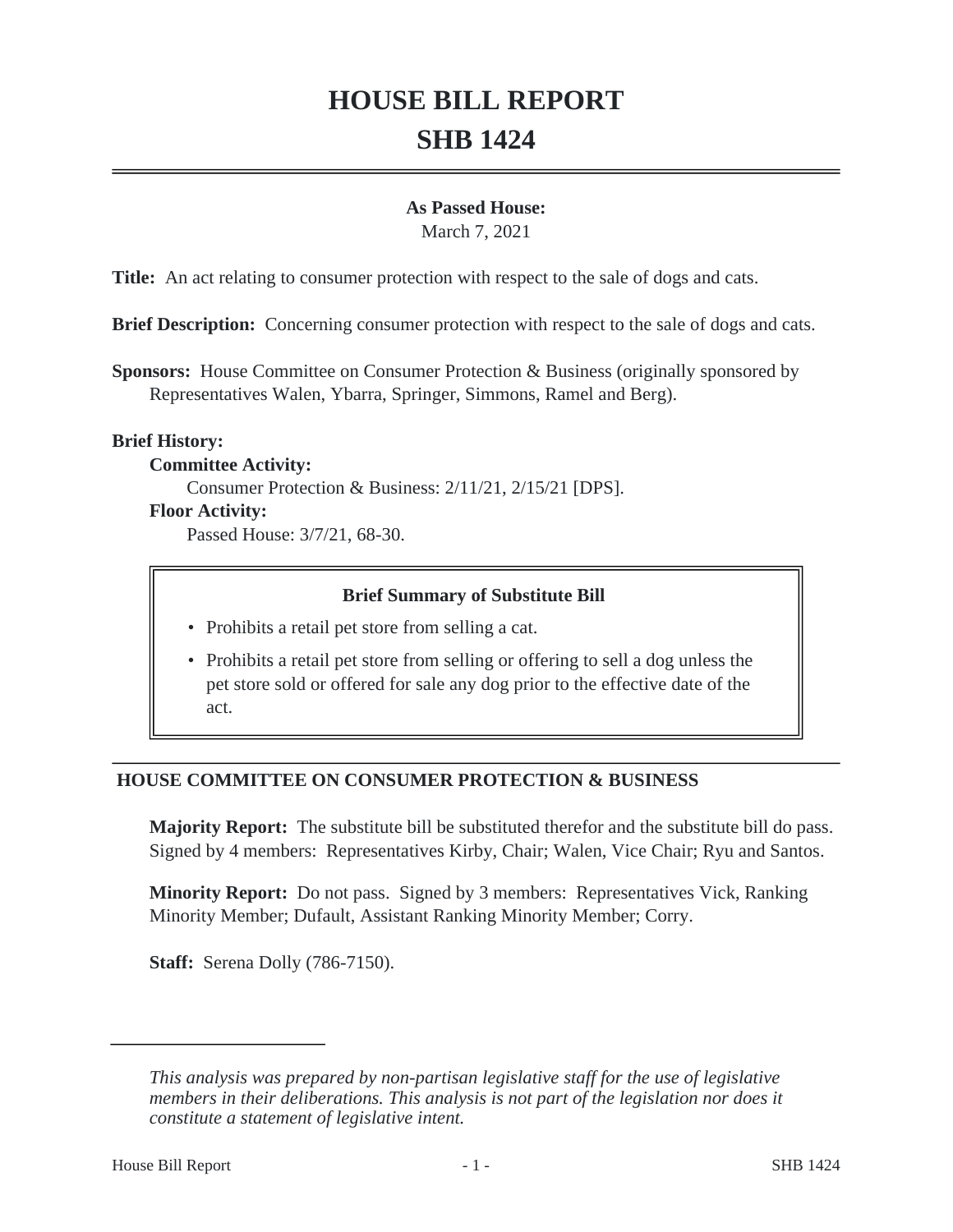## **Background:**

State law regulates the treatment of animals in a variety of contexts. Animal cruelty statutes prohibit harming or killing animals in most situations and transporting or confining animals in an unsafe manner. State law also requires dog breeding operations to meet requirements regarding space, sanitation, and safety. Dog breeding operations may not have more than 50 adult, intact dogs at one time unless licensed as a commercial breeder by the United States Department of Agriculture (USDA) prior to January 1, 2010.

Certain categories of animal sales are regulated at the federal and state levels. For example, federal and state laws regulate the sale of livestock and the sale of animals for use in research. The retail or private sale of domesticated animals is generally not regulated at either the federal or state level; however, the state prohibits a live dog or cat from being named as collateral for a consumer lease or secured transaction.

Some counties and cities impose regulations on the sale of animals intended for use as pets, such as imposing licensing requirements on retail pet stores and prohibiting the sale of animals in public places.

## **Summary of Substitute Bill:**

A retail pet store may not sell or offer to sell any cat. A retail pet store may not sell or offer to sell a dog unless the retail pet store sold or offered to sell any dog prior to the effective date of the act.

## **Appropriation:** None.

**Fiscal Note:** Not requested.

**Effective Date:** The bill takes effect 90 days after adjournment of the session in which the bill is passed.

## **Staff Summary of Public Testimony:**

(In support) This bill will prohibit new pet stores from selling puppies while allowing those who already do so to continue. Puppies from puppy mills are stressed from the moment they are born. This stress impacts their immune systems. They often have physical and emotional problems, and sometimes spread disease to other healthy animals. Veterinarians see the results of poorly treated puppies from puppy mills. When a puppy gets sick, the owners are heartbroken, face expensive veterinarian bills, and may still owe money to the pet store. Consumers should be able to make fully informed choices about the pets they bring home, and this bill requires transparency about where a puppy is bred and raised. Three Washington pet stores are connected to inhumane, out-of-state puppy mills. One of